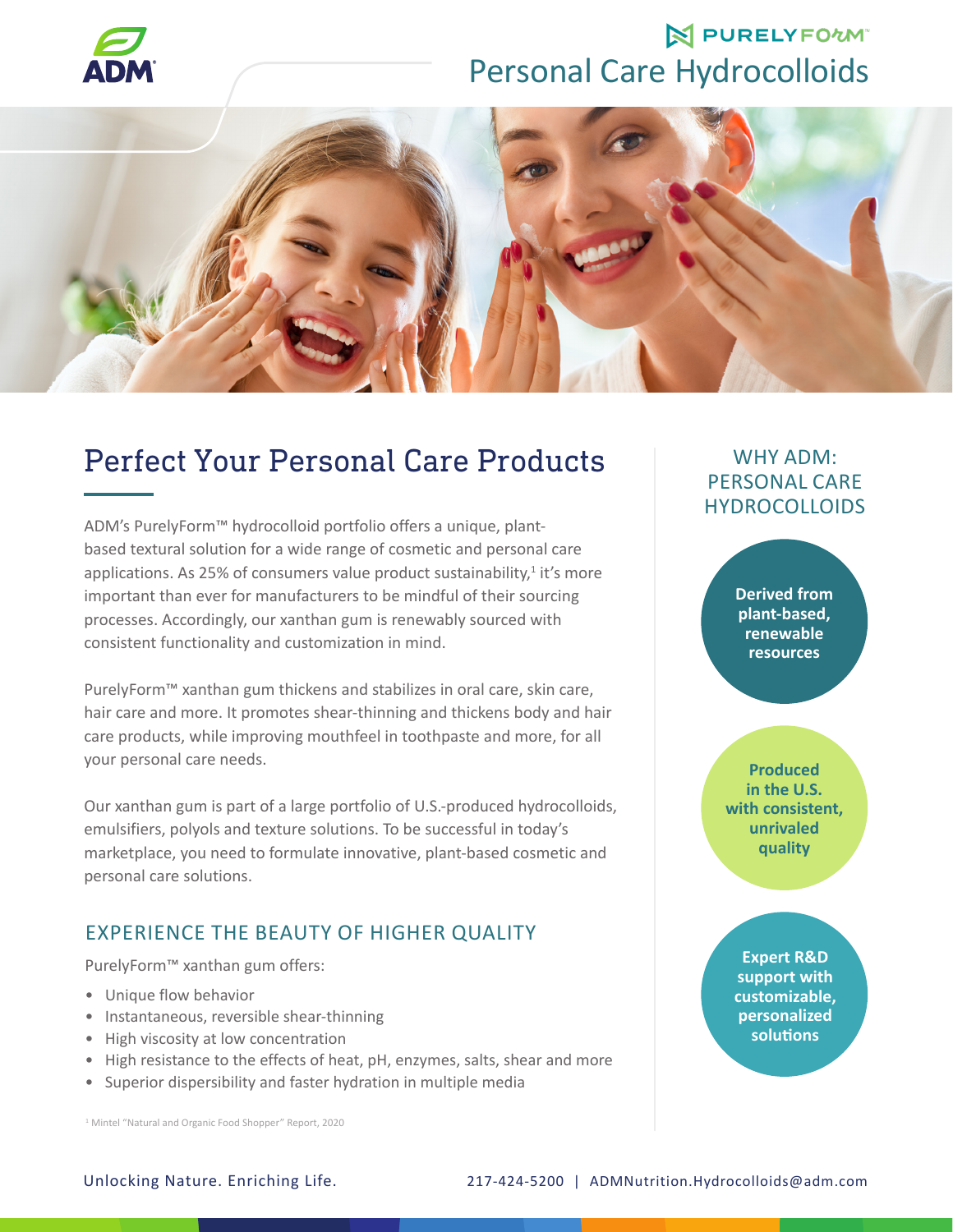

## **N PURELYFOWN** Personal Care Hydrocolloids



## Safe, Reliable Plant-Based Solutions You Can Trust

Quality, reliability and transparency remain key industry pillars of importance. ADM's partnership with regional growers ensures the highest quality ingredients and consistency from the field to market.

Our xanthan gum is derived from renewable, plant-based resources and produced via a fermentation process in our dedicated xanthan plant, part of our complex in Decatur, Illinois.

ADM monitors and controls every stage from crop processing and raw material selection right through to the finished product, assuring quality throughout.

### CLAIMS & CERTIFICATIONS IN DEMAND

- **• Approved for Food & Beverage Use**
- **• PCR Negative for GMO & Allergens\***
- **• EU Permitted**
- **• Halal**  *(Islamic Food & Nutrition Council of America)*
- **• Kosher Certification**  *(Products, Facilities and Transport Vessels, Orthodox Union)*
- **• Clean Label**
- **• Organic Compliant**
- **• Plant-Based Ingredients**
- **• Gluten Free**
- **• FSSC & GFSI Recognized**  *(Third-party certification)*
- **• SEDEX**  *(Supplier Ethical Data Exchange)*
- **• ISO 9001:2008**  *(Quality Management System)*
- **• HACCP**  *(Achievements in food safety)*
- **• Manufactured per FSMA Regulations**  *(Achievements in food safety)*

**PCQI**  *(Achievements in food safety)* 

**• C-TPAT Certified**  *(Achievement in food safety)*

**\*** Negative for allergens means below limit of detection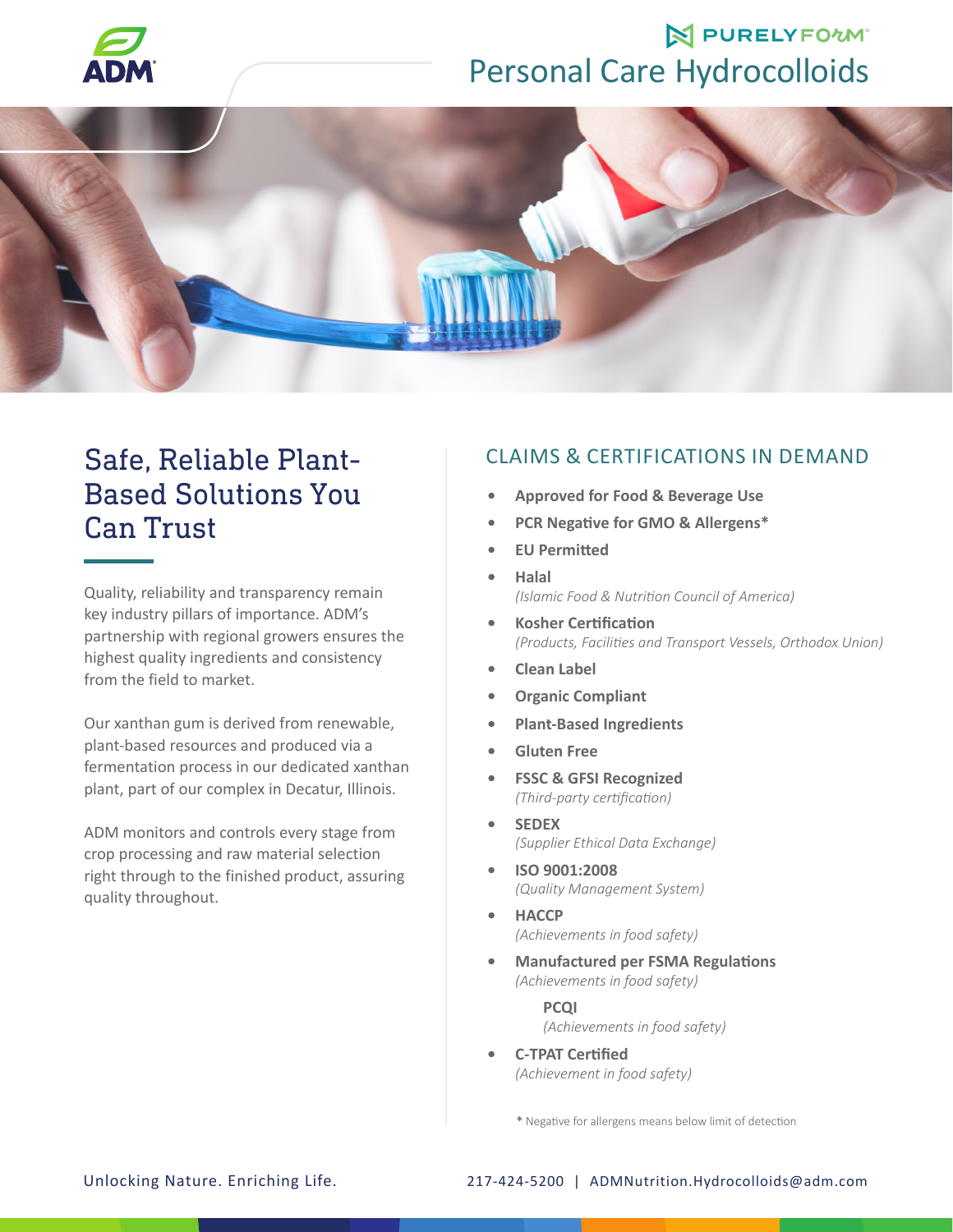# More Applications, More Benefits

Partner with ADM to gain an edge in textural performance among personal care applications. Benefit from our years of experience and R&D technical expertise to solve any textural challenge with custom, plant-based solutions derived from renewable sources.

### SUPERIOR TEXTURAL PERFORMANCE

ADM provides consistent, highly functional, naturally derived hydrocolloids that are able to be utilized for a broad range of personal care applications, including toothpastes, lotions, creams, cleansers and much more.

| <b>Differentiators</b>                                                                                                                                                                                                                                  | <b>Applications</b>                                                                            |
|---------------------------------------------------------------------------------------------------------------------------------------------------------------------------------------------------------------------------------------------------------|------------------------------------------------------------------------------------------------|
| Xanthan gum solutions stabilize and suspend foams,<br>emulsions and particles                                                                                                                                                                           | ∖ଝ                                                                                             |
| Reduced viscosity under shear stress facilitates mixing,<br>pumping and filling                                                                                                                                                                         | ∤ధ,                                                                                            |
| Improves stability against a wide range of storage conditions,<br>extrudes easily from the tube or pump to form a well-defined<br>ribbon, is enzymatically stable while giving a good stand on brush<br>and is very suitable for whitening formulations |                                                                                                |
| Transparent grade available for clear 'gel' formulations                                                                                                                                                                                                |                                                                                                |
| Suspends abrasive particles in medicinal-type shampoos, thickens<br>formulation while allowing easy dispensing and stabilizes foams and<br>pigments in hair dyes while promoting a creamy lather                                                        |                                                                                                |
| Suspends "moisture beads" and scrub particles                                                                                                                                                                                                           |                                                                                                |
| Rheology stable over wide temperature range                                                                                                                                                                                                             | ¦¢,                                                                                            |
| Excellent lubricity that dispenses easily and feels pleasant on skin                                                                                                                                                                                    |                                                                                                |
| Promotes a creamy lather and pleasant skin feel                                                                                                                                                                                                         |                                                                                                |
| facial foams,<br>novelty bath<br>scrubs &<br>cosmetics<br>foams<br>cleaners                                                                                                                                                                             | sunblocks, tanning<br>shampoos &<br>lotions & insect<br>oral care<br>shower gels<br>repellents |